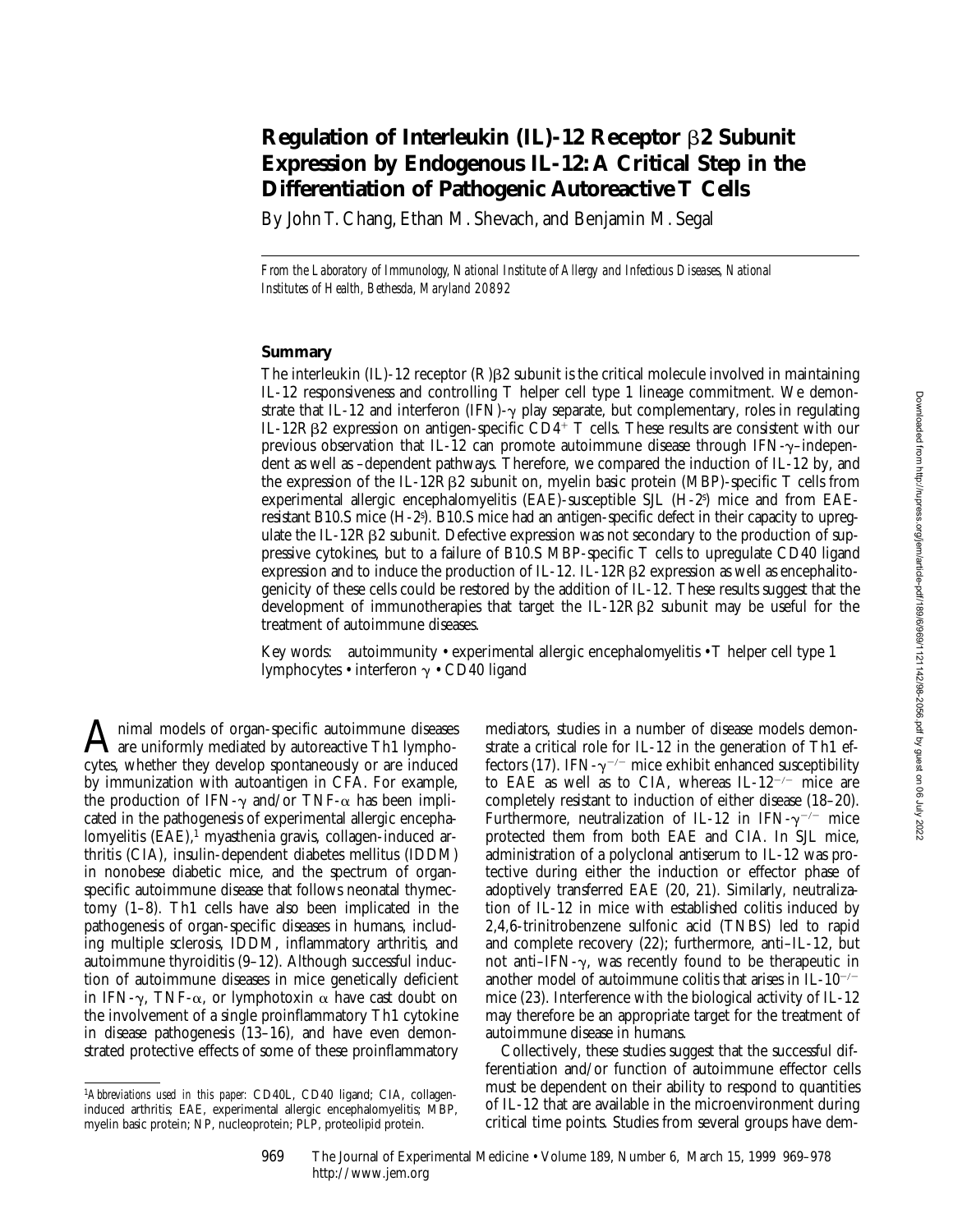onstrated that the expression of the IL-12 receptor plays a critical role in determining the Th1/Th2 balance during the course of an immune response. The IL-12RB2 subunit is not expressed on resting T cells, but is induced at low levels after engagement of the TCR by antigen. Maintenance of a level of IL-12R $\beta$ 2 subunit expression sufficient to allow signaling by IL-12 and therefore Th1 differentiation is critically dependent on the relative amounts of IFN- $\gamma$  and IL-4 in the microenvironment during T cell priming (24–26). IL-4 inhibits IL-12R $\beta$ 2 subunit expression, but this inhibition can be overcome by IFN- $\gamma$ , even in cells that have begun to differentiate along the Th2 pathway. Although the  $IL-12R\beta2$  subunit can be induced in the presence of exogenous IL-12 in the absence of IFN- $\gamma$  and IL-4, the role of endogenous IL-12 itself in direct induction of IL-12R $\beta$ 2 expression has not yet been examined. The direct induction of IL-12RB2 expression may be particularly relevant to the development of autoimmune effectors in IFN- $\gamma^{-/-}$  mice.

In this report, we initially used cytokine-deficient mice and neutralizing anti-cytokine mAbs to critically examine the relative roles of IL-12 and IFN- $\gamma$  in the induction and maintenance of the IL-12R $\beta$ 2 subunit on CD4<sup>+</sup> T cells that have been primed against a conventional foreign antigen. We demonstrate that in wild-type mice IL-12 and IFN- $\gamma$  play separate as well as complementary roles in regulating IL-12Rβ2 expression. However, sustained expression of IL-12R $\beta$ 2 can be induced in IFN- $\gamma^{-/-}$  mice by an IL-12–dependent pathway. These findings raised the possibility that the regulation of IL-12R $\beta$ 2 expression by IL-12 itself may play a role in the generation of pathogenic autoreactive T cells. Therefore, we extended these studies and compared the induction of the IL-12R $\beta$ 2 subunit on MBP-specific T cells derived from a strain of mice (SJL, H-2s ) that is highly susceptible to EAE with T cells from a strain (B10.S, H-2s ) that is resistant to EAE. We demonstrate that B10.S mice have an antigen-specific defect in their capacity to upregulate the IL-12R $\beta$ 2 subunit. This defective expression of the IL-12R $\beta$ 2 subunit is not secondary to the production of suppressive cytokines or to a decreased functional avidity of the TCR, but to a failure of the B10.S MBP-specific T cells to upregulate CD40 ligand (CD40L) expression, which is an important stimulus for the endogenous production of IL-12 by APCs. Because IL-12 $R\beta$ 2 expression as well as the encephalitogenicity of these cells can be restored by the addition of exogenous IL-12 or IL-12–inducing agents (27, 28), we classify the B10.S MBP-specific cells as a novel population of autoreactive preautoimmune T  $(T_{pre-A})$  cells that have emerged from the thymus with a defect in their capacity to differentiate into mature Th1 effector cells. However, these autoreactive cells retain the potential to differentiate into pathogenic T cells upon exposure to IL-12 induced by environmental or infectious agents.

#### **Materials and Methods**

*Mice.* SJL/J and C57BL/6 mice were obtained from the National Cancer Institute. Breeding pairs of C57BL/6 IL-12<sup>-/-</sup>

(N6) and C57BL/6 IFN- $\gamma$ <sup>-/-</sup> were originally provided by J. Magram (Hoffman-La Roche, Nutley, NJ) and D. Dalton and T. Stewart (Genetech Inc., South San Francisco, CA), respectively. B10.S mice were obtained from both McLaughlin Research Institute and Taconic Farms. All mice were housed under specific pathogen-free conditions. They were exclusively female and between 2 and 4 mo of age when experiments were started.

*Peptides.* Peptides corresponding to residues 260–283 of Influenza A nucleoprotein (NP<sub>260-283</sub>, ARSALILRGSVAHKSCL-PACVYGP), residues 87-106 of myelin basic protein (MBP $_{87-106}$ , VVHFFKNIVTPRTPPPSQGK), and residues 139–151 of proteolipid protein (PLP<sub>139-151</sub>, HSLGKWLGHPDKF) were synthesized and purified by HPLC by the Laboratory of Molecular Structure, Peptide Synthesis Laboratory (NIAID, National Institutes of Health [NIH]). Chicken OVA was purchased from Sigma Chemical Co.

*Immunization.* Mice were immunized subcutaneously at four sites over the flanks with an emulsion consisting of equal volumes of CFA (DIFCO Labs.) and antigen dissolved in PBS. Doses of antigen used were as follows: MBP<sub>87-106</sub>, 100  $\mu$ g; NP<sub>260-283</sub>, 5  $\mu$ g; OVA, 100  $\mu$ g; PLP<sub>139-151</sub>, 100  $\mu$ g.

*Disease Induction.* For disease induction by adoptive transfer, donor mice were immunized with 100  $\mu$ g of MBP or PLP in CFA (1:1); 10–14 d later, draining LN cells were cultured for 96 h with MBP or PLP. Recovered cells  $(6 \times 10^7)$  were injected intraperitoneally into naive syngeneic recipients that were examined daily for signs of EAE and rated on a five-point scale as previously described (20).

*Cell Cultures.* 10–14 d after immunization, draining LN cells (axillary and inguinal) were removed and processed as previously described (20). In brief, single cell suspensions of spleen or LN tissue were prepared by passage through wire mesh and red blood cells lysed with ACK buffer (NIH Media Unit). Cells  $(4 \times 10^6/\text{ml})$  were cultured in RPMI 1640 containing 10% FCS and standard supplements (25) for 24–72 h in the presence of MBP $_{87-106}$  (50  $\mu$ g/ml),  $NP_{260-283}$  (5  $\mu$ g/ml), PLP (50  $\mu$ g/ml), or OVA (100  $\mu$ g/ml). To generate short-term lines, draining LN cells were cultured in MBP or NP for 4 d, washed extensively, and rested for 7 d in complete media. For maintenance of lines, T cells  $(10^6/ml)$  were restimulated with antigen in the presence of irradiated, syngeneic splenocytes (4  $\times$  10<sup>6</sup>/ml) every 10 d. For IL-12 assays, T cells (10<sup>6</sup>/ml) were restimulated with or without antigen in the presence of syngeneic peritoneal exudate macrophages ( $5 \times 10^{5}/$ ml). To generate peritoneal exudate macrophages, B10.S or SJL mice were injected with 3 ml fluid thioglycollate media (NIH Media Unit). 3 d later, macrophages were removed from the peritoneum of treated mice, washed, and used in experiments. In some experiments, cells were purified using T cell enrichment columns (R&D Systems). T and/or NK cell depletion was performed by treating cells with anti-Thy1.2 (clone HO-13.4) culture supernatants or anti-NK1.1 antibody (clone PK136) followed by treatment for 45 min at  $37^{\circ}$ C with rabbit complement (Cedarlane Labs.).

*Proliferation Assays.* LN cells  $(5 \times 10^{5}/0.2 \text{ ml})$  were cultured with various concentrations of antigen or with media alone for 4 d in 96-well round-bottomed plates (Costar Corp.). Wells were pulsed for the final 16 h of culture with 1  $\mu$ Ci of [<sup>3</sup>H]TdR (Amersham) and counted as previously described (20).

*Antibodies and Cytokines.* Where specified, cytokines or neutralizing antibodies were added to the primary cultures as follows: IL-12, 20 ng/ml (gift of S. Wolf, Genetics Institute, Cambridge, MA); recombinant murine IFN-γ, 30 ng/ml (PharMingen); recombinant murine IL-10, 10 ng/ml (PharMingen); anti-mouse IFN- $\gamma$ , 10  $\mu$ g/ml (clone XMG 1.2); rat anti-mouse IL-12, 10  $\mu$ g/ml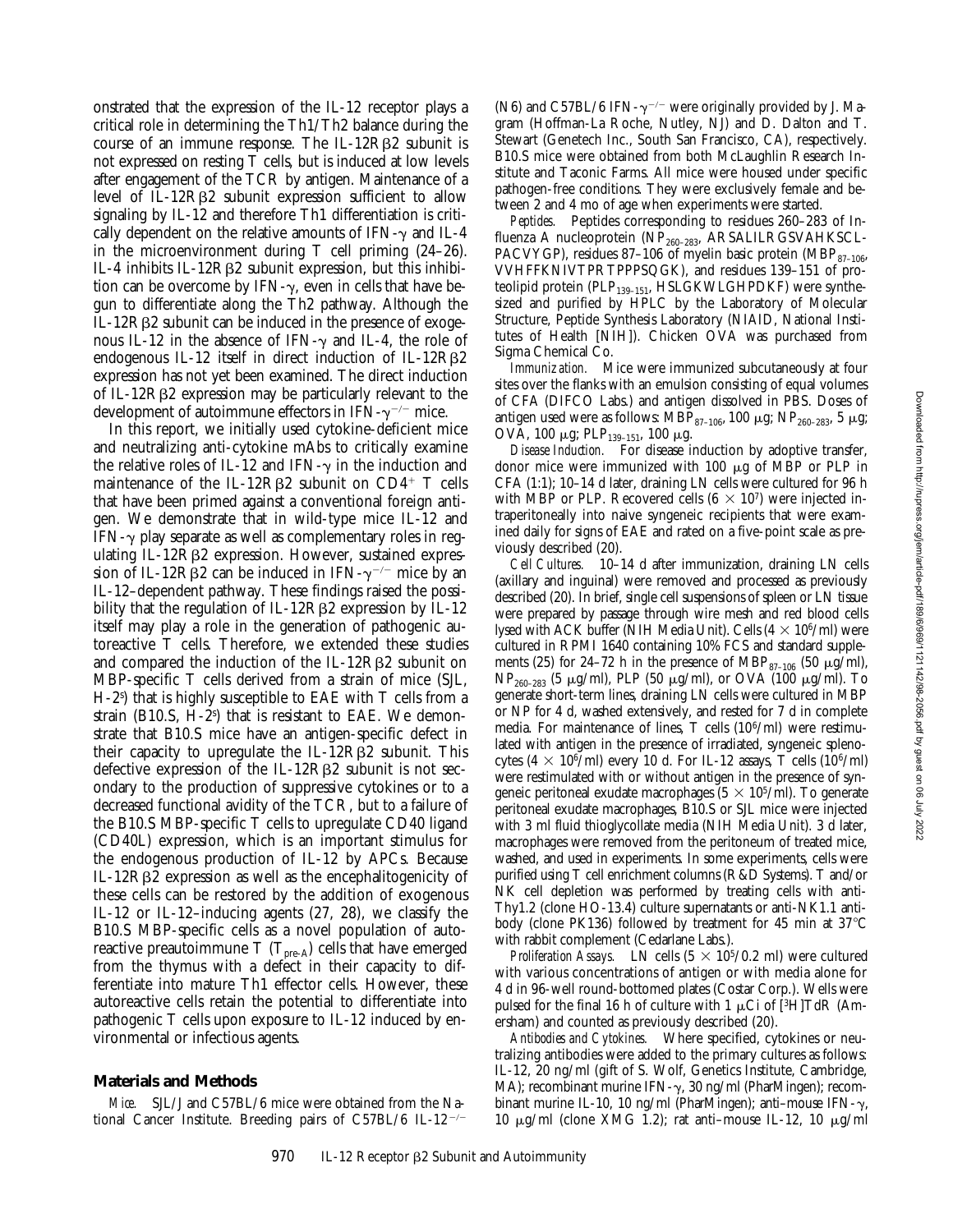(clone C17.8); rat anti-mouse IL-10, 10  $\mu$ g/ml (clones SXC-1) and SXC-2); rat IgG, 10  $\mu$ g/ml (Sigma Chemical Co.); and anti-CD3 (2C11), 1.0  $\mu$ g/ml. In certain studies, mice were injected intraperitoneally on days 0, 3, and 6 with 1 mg of either control rat IgG or rat anti–mouse IL-10 (clones SXC-1 and SXC-2).

*Northern Blot Analysis.* Total RNA was isolated from LN cell cultures using RNAzol RNA isolation solvent (Tel-Test). Samples (10  $\mu$ g of total RNA per lane) were run on a 1.2% agarose gel containing MOPS buffer and formaldehyde, and blotted onto a Hybond-N nylon membrane (Amersham). Membranes were baked for 2 h at  $80^{\circ}$ C, then probed for murine IL-12R $\beta$ 2 subunit, murine IL-12R $\beta$ 1 subunit, or  $\beta$ -actin. The following primer sets (Bio-Synthesis) were used to generate oligonucleotide cDNA probes: IL-12Rβ2 forward CTG CAC CCA CTC ACA TTA AC; IL-12Rb2 reverse CAG TTG GCT TTG CCC TGT GG; IL-12Rb1 forward GAG GAG GCG GCT CTC CTC AG; IL-12Rβ1 reverse ACA TTC CTC CTG CTC CAG GG. The  $\beta$ -actin primer set was purchased from Clontech. PCR was performed for 40 cycles with the following parameters:  $94^{\circ}$ C, 30 s;  $58^{\circ}$ C, 30 s;  $72^{\circ}$ C, 1 min. cDNA probes were run on a 1.2% agarose gel, and purified using the Wizard PCR DNA purification system (Promega). PCR fragments (50 ng) were labeled with [32P]dCTP using an oligolabeling kit (Pharmacia). Blots were prehybridized for 1 h at  $42^{\circ}$ C, followed by overnight hybridization with labeled probe at  $42^{\circ}$ C. Blots were then washed for 30 min in  $2 \times$  SSC, 0.1% SDS buffer (room temperature) followed by 30 min in  $0.1 \times$  SSC, 0.1% SDS buffer (55°C for IL-12R $\beta$ 2 and IL-12R $\beta$ 1; 65°C for  $\beta$ -actin).

*PCR.* cDNA was reverse transcribed from 5 µg of RNA using Superscript II (GIBCO BRL). The following CD40L primers have been previously described: forward CCC TTA AGC TTG CAT GAT AGA AAC ATA corresponding to residues 10–26; and reverse TAG AGC TCG AGG TTC AGA GTT TGA GTA AGC C corresponding to residues 778–786 (29). A competitive PCR MIMIC was constructed from a kit according to the manufacturer's instructions (Clontech). The pMus-3 plasmid (gift of Dr. Nancy Noben-Trauth, NIH) was used in conjunction with the following primers to quantitate  $\beta$ 2 microglobulin: forward TGA CCG GCT TGT ATG CTA TC; reverse CAG TGT GAG CCA GGA TAT AG. PCR reactions were carried out using Ready To Go PCR beads (Pharmacia) with  $1 \mu l$  of MIMIC and  $2 \mu$ l of cDNA reaction. PCR was performed for 40 cycles with the following parameters:  $94^{\circ}$ C, 30 s; 58 $^{\circ}$ C, 30 s; 72 $^{\circ}$ C, 1 min. PCR products were separated on a 1.2% agarose gel, and densitometry performed on an Eagle Eye Gel Reader (Stratagene). A relative ratio of CD40L/ $\beta$ 2 microglobulin was calculated, and data were expressed as the percentage change of stimulated levels of  $CD40L/\beta$ 2 microglobulin compared with background levels.

*Cytokine ELISA.* IFN-g was quantified using a sandwich ELISA technique based on noncompeting pairs of antibodies as previously described (28). IL-12p40 was quantified using the mAbs produced by clones C17.5 and C15.6 (gifts of G. Trinchieri, Wistar Institute, Philadelphia, PA) for capture and detection, respectively.

#### **Results**

*Independent Effects of IL-12 and IFN-*g *on the Expression of the IL-12R.* Previous studies have focused either on the role of IFN- $\gamma$  in the upregulation or the role of IL-4 in the downregulation of IL-12Rβ2 expression (25, 30). However, as IL-12 is a potent inducer of IFN- $\gamma$  production by T and

NK cells, it was impossible to determine from these experiments whether IL-12 directly, or indirectly via IFN- $\gamma$ , induced the expression of IL-12R. To distinguish between these possibilities, we immunized C57BL/6 wild-type, IL-12<sup>-/-</sup>, and IFN- $\gamma$ <sup>-/-</sup> mice with OVA in CFA. 10 d later, draining LN cells were cultured in vitro for 3 d. Total RNA was extracted and used to perform Northern blot analysis. LN cells from C57BL/6 wild-type mice upregulated IL-12Rb2 subunit mRNA strongly in response to stimulation with OVA in vitro (Fig. 1 A); the level of IL-12R $\beta$ 2 mRNA was diminished by the addition of anti–IL-12 or anti–IFN- $\gamma$ to the cultures. OVA-reactive LN cells from IFN- $\gamma^{-/-}$ mice also upregulated IL-12R $\beta$ 2 subunit mRNA to a level comparable with that induced on wild-type LN cells (Fig. 1 B). The addition of anti-IL-12 to cultures of OVAprimed LN cells from IFN- $\gamma$ <sup>-/-</sup> mice markedly reduced their expression of IL-12R $\beta$ 2; conversely, the addition of IL-12 to these cultures markedly enhanced the level of expression of IL-12R $\beta$ 2 subunit above that seen when the cells were stimulated with OVA alone. In contrast to the results with cells from IFN- $\gamma^{-/-}$  mice, only weak upregulation of IL-12R $\beta$ 2 subunit expression in response to stimulation with OVA was seen with LN cells from IL- $12^{-/-}$ mice; IL-12Rβ2 expression was moderately enhanced by the addition of exogenous IFN- $\gamma$  to the cultures (Fig. 1 C). Taken together, these studies demonstrate that a low level of IL-12 $R\beta$ 2 expression is induced by TCR signaling alone and that IL-12 and IFN- $\gamma$  have independent as well as complementary effects in promoting/maintaining the expression of the IL-12 $R\beta$ 2 subunit.

*B10.S MBP-reactive T Cells Fail to Induce IL-12p40 Production by Peritoneal Exudate Macrophages and Manifest a Deficiency in CD40L Expression.* We have previously shown that B10.S, but not SJL mice, are resistant to the induction of EAE and that the major difference between these strains was that T cells from B10.S, but not SJL mice, demonstrated an antigen-specific defect in IFN- $\gamma$  production upon activation in vitro (28). Since our data clearly demonstrated that endogenous IL-12 is required for optimal IL-12Rb2 subunit expression, we questioned if the defect in the ability of B10.S MBP-reactive T cells to produce IFN- $\gamma$  was secondary to a failure of APCs to produce IL-12. It is unlikely that an intrinsic defect in IL-12 production is present in B10.S APCs, as it would be manifested as impaired IFN- $\gamma$  production in response to multiple antigens, whereas our results indicate marked antigen-specificity. Furthermore, purified dendritic cells and splenocytes from B10.S and SJL mice produced comparable amounts of IL-12p70 heterodimer when stimulated with either anti-CD40 or LPS/IFN- $\gamma$  (data not shown). Therefore, it seemed more likely that any deficiency in IL-12 production must result from a defect of the T cell to prime the APCs to produce IL-12. We generated B10.S MBP- and NP-reactive T cell lines and stimulated them with antigen in the presence of syngeneic peritoneal exudate macrophages. After 48 h of stimulation, B10.S NP-reactive T cell lines induced high levels of IL-12p40 production by macrophages, whereas B10.S MBP-reactive T cell lines failed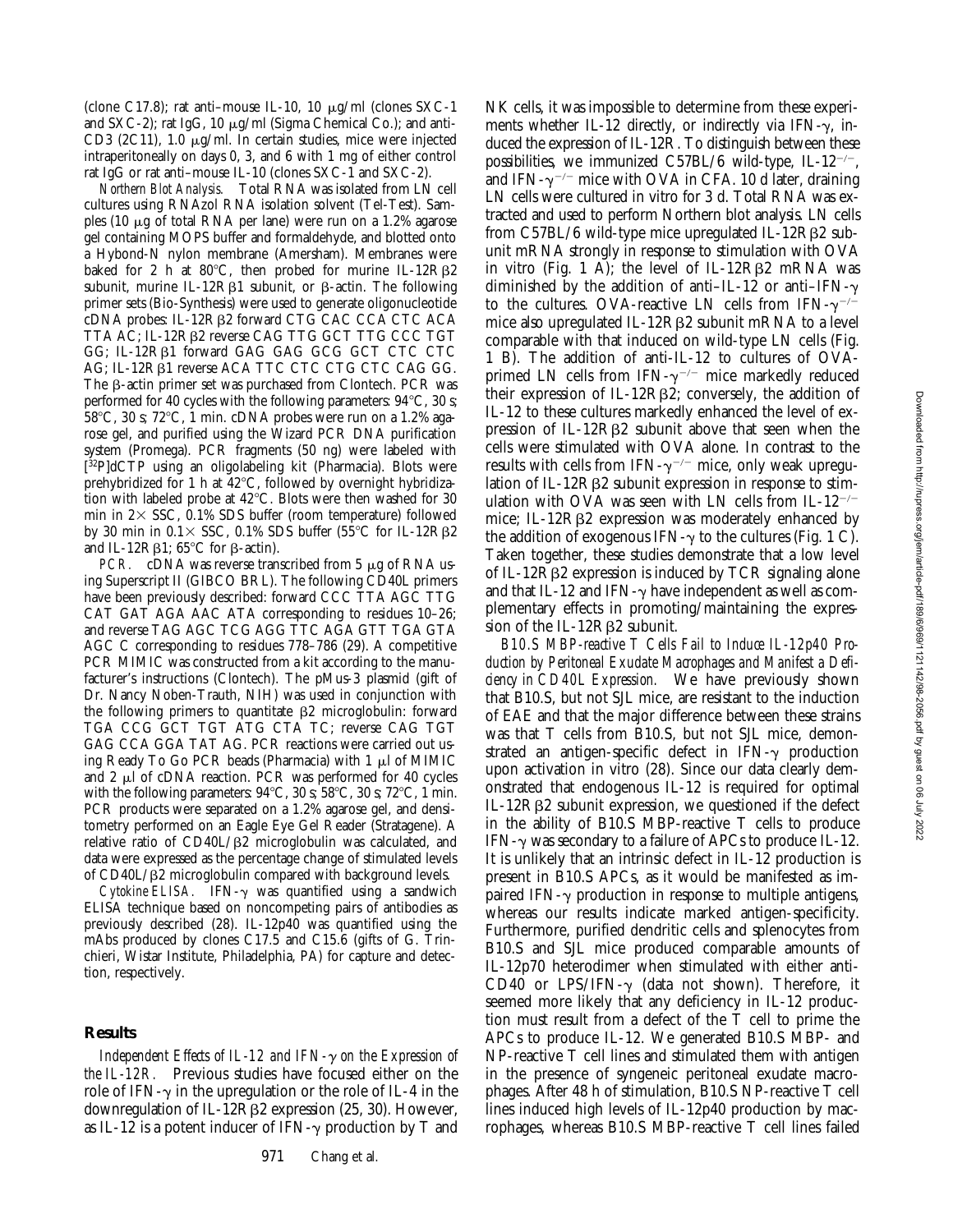

**Figure 1.** IL-12 and IFN- $\gamma$  have independent as well as complementary effects on the maintenance of IL-12Rβ2 subunit expression. C57BL/6 wild-type, IFN- $\gamma^{-/-}$ , and IL-12<sup>-/</sup> were immunized with OVA; 10 d later, LN cells were removed and cultured for 3 d. (A) C57BL/6 wild-type LN cells were stimulated in the pres-

ence of OVA with or without anti–IL-12 (10  $\mu$ g/ml) or anti–IFN- $\gamma$  (10  $\mu$ g/ml). (B) IFN- $\gamma^{-/-}$  LN cells were stimulated in the presence of OVA with or without anti–IL-12 (10  $\mu$ g/ml) or IL-12 (20 ng/ml). (C) IL-12<sup>-/-</sup> LN cells were stimulated in the presence of OVA with or without IFN- $\gamma$  (30 ng/ ml). Results shown are representative of four experiments each using LN cells pooled from five or more mice.

to induce any detectable IL-12p40 production (Fig. 2 A). In contrast, SJL MBP- and NP-reactive T cell lines induced comparable amounts of IL-12p40 production from macrophages (Fig. 2 B).

Because the interaction of CD40L on T cells and CD40 on APCs is a major stimulus for IL-12 production, these results raised the possibility that the failure of activated B10.S MBP-reactive T cells to express sufficient levels of CD40L upon activation is responsible for their failure to prime APCs to produce IL-12. We used a competitive PCR mimic to quantitate the relative levels of CD40L mRNA expressed upon antigenic activation by B10.S MBP- and NP-reactive LN cells. MBP-reactive LN cells failed to upregulate CD40L mRNA, whereas NP-reactive LN cells upregulated CD40L mRNA eightfold over unstimulated background levels (Fig. 3). Thus, the relative deficiency in CD40L expression by B10.S MBP-reactive LN cells may account for their failure to induce IL-12 production by APCs.

*MBP-specific T Cells from EAE-resistant B10.S Mice Fail to Upregulate IL-12R*b*2 Subunit mRNA.* To test directly whether the failure of the B10.S MBP-specific T cells to induce IL-12 leads to a deficiency in the expression of adequate levels of IL-12R $\beta$ 2 subunit, draining LN cells from SJL and B10.S mice that had been primed 12 d previously with a combination of MBP and NP in CFA were cultured



**Figure 2.** B10.S MBP-reactive, but not NP-reactive, T cell lines fail to induce IL-12p40 production by peritoneal exudate macrophages. Shortterm T cell lines  $(10^6/\text{ml})$  from B10.S (A) or SJL mice (B) were restimulated with syngeneic peritoneal exudate macrophages ( $5 \times 10^{5}$ /ml) with or without antigen and IL-12p40 production was measured at 48 h. Background levels of IL-12p40 were subtracted. Results shown are representative of two experiments.

in vitro for 72 h with either MBP or NP and evaluated for IL-12R expression. LN cells from SJL mice upregulated IL-12R $\beta$ 2 subunit mRNA strongly in response to stimulation with either MBP or NP (Fig. 4 A, left). In contrast, LN cells from B10.S mice upregulated IL-12R $\beta$ 2 subunit mRNA only in response to stimulation with NP, but not MBP (Fig. 4 A, right). Since NK cells and dendritic cells have been reported to express IL-12R (26, 31), T cells were purified from LN cells from immunized B10.S mice and depleted of NK cells. These T cells were combined with T cell–depleted, NK cell–depleted splenocytes from naive B10.S mice and stimulated for 72 h, then evaluated for IL-12 $R\beta$ 2 subunit expression. Results similar to those shown in Fig. 4 A were obtained, thus excluding dendritic cells or NK cells as the source of IL-12R observed (Fig. 4 B). In contrast to the IL-12R $\beta$ 2 subunit, which was induced only upon antigen stimulation,  $IL-12R\beta1$  subunit was constitutively expressed with no consistent patterns of antigen-induced upregulation (Fig. 4 A), in agreement with previously published reports (25, 26).

*IL-12R*b*2 Subunit mRNA Expression Correlates with Susceptibility to EAE.* We have previously demonstrated that the addition of pharmacological concentrations of IL-12 to cultures of B10.S MBP-reactive LN cells restored their ability to produce IFN- $\gamma$  and converted them into encephalitogenic effectors (28). Indeed, the addition of exogenous IL-12 restored the ability of the B10.S MBP-reactive LN cells to upregulate the expression of IL-12R $\beta$ 2 subunit mRNA in an antigen-specific, dose-dependent manner (Fig. 5 A). Although the addition of IFN- $\gamma$  failed to restore the ability of these cells to produce  $IFN-\gamma$  upon secondary



**Figure 3.** B10.S MBP-reactive, but not NP-reactive, LN cells fail to upregulate CD40L upon activation. B10.S mice were immunized with a combination of MBP and NP. On day 12, draining LN cells were removed and cultured with antigen for 3 d. Total RNA was extracted, and competitive PCR was performed for CD40L and b2 microglobulin. Data expressed as the percentage change of

stimulated levels of CD40L/ß2 microglobulin compared with background levels. Results are representative of three experiments each using LN cells pooled from five or more mice.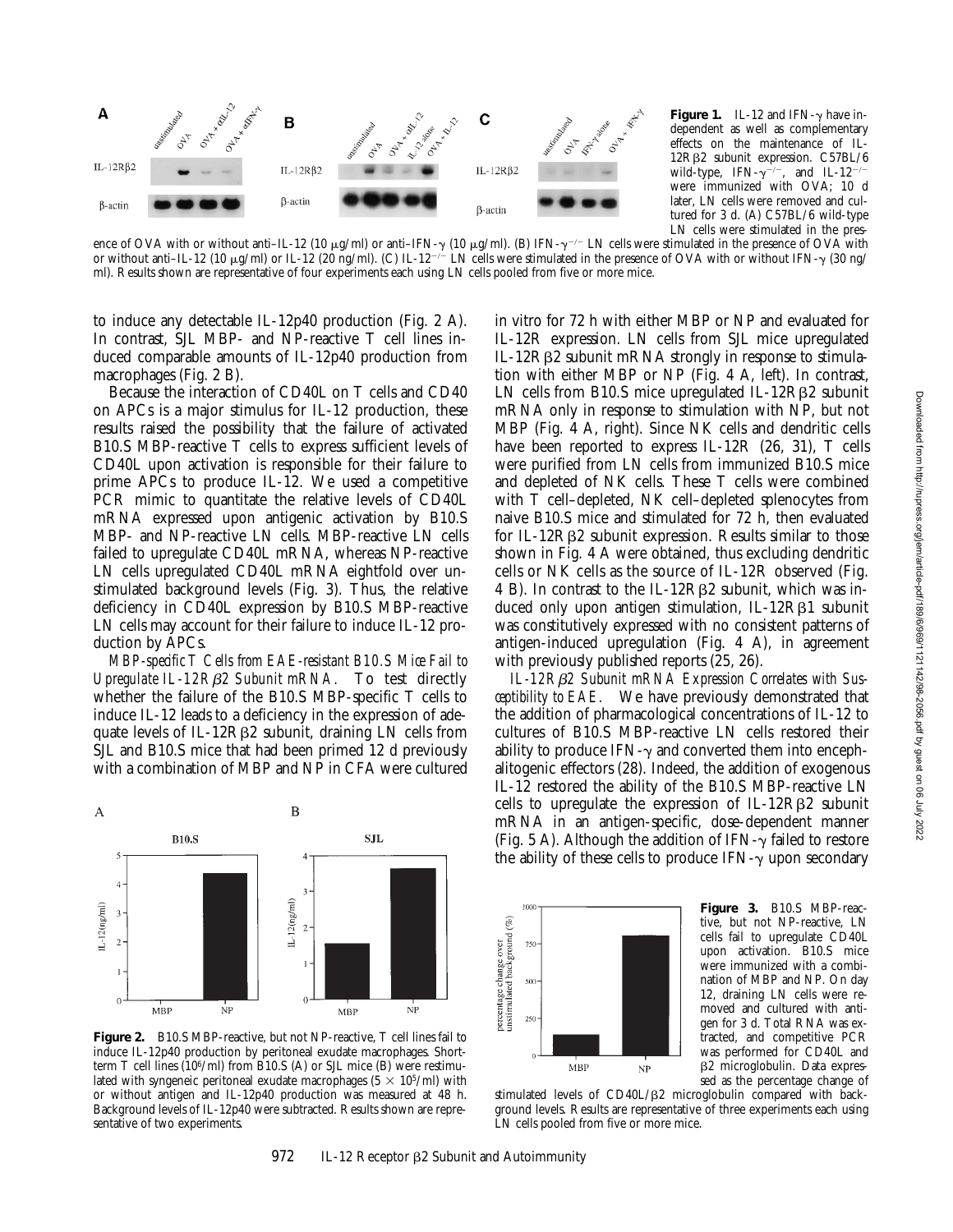

**Figure 4.** The ability of LN cells to express IL-12RB2 subunit mRNA correlates with susceptibility to EAE. (A) B10.S and SJL were immunized with MBP/NP. On day 12, draining LN cells were removed and cultured with antigen or anti-CD3 for 3 d. Total RNA was extracted, and Northern blot analysis was performed for IL-12R $\beta$ 2 and  $\beta$ 1 subunits, and b-actin. Results shown are representative of five experiments each using LN cells pooled from five or more mice. (B) T cells were purified from LN cells from B10.S mice coimmunized with MBP/NP and subsequently depleted of NK cells. These T cells were combined with T cell–depleted, NK cell-depleted B10.S splenocytes and cultured with or without antigen for 3 d. Dendritic cells and NK cells were undetectable by FACS® analysis. Total RNA was extracted, and Northern blot analysis was performed for IL-12RB2 subunit and B-actin. Results are representative of two experiments each using LN cells pooled from five or more mice.

stimulation (28), modest induction of IL-12R $\beta$ 2 subunit expression was seen (data not shown). The addition of neutralizing antibodies to IL-12 or IFN- $\gamma$  to cultures of NP-reactive B10.S LN cells (Fig. 5 B) or MBP-reactive SJL LN cells (Fig. 5 C) inhibited the ability of these cells to upregulate IL-12R $\beta$ 2 subunit mRNA in response to antigenic stimulation. Thus, the complementary roles of endogenous IL-12 and IFN- $\gamma$  for optimal expression of IL-12R $\beta$ 2 subunit seen in the response of C57BL/6 mice to OVA can be extended to a second foreign antigen (NP) and an autoantigen (MBP).

*Role of IL-10 in the Expression of IL-12R*b*2 Subunit mRNA.* One possible explanation for the failure of B10.S MBP-specific T cells to induce IL-12 production and to upregulate IL-12Rb2 expression is that a major component of the response to MBP in this strain is mediated by Th2 cells. However, we have previously failed to demonstrate production of IL-4 or IL-10 by B10.S MBP-specific T cells

and treatment of B10.S mice with anti–IL-4 in vivo or anti–IL-10 in vitro did not result in the induction of IFN- $\gamma$ production (28). Furthermore, addition of anti–IL-4 in vitro failed to restore the ability of these cells to express IL-12Rb2 subunit (data not shown). However, our recent demonstration that IL-10 production by antigen nonspecific  $CD4+T$  cells regulates the proinflammatory effects of IL-12 in vivo prompted us to more carefully examine the role of IL-10 in the priming of B10.S mice to MBP in vivo (20). B10.S mice were immunized with MBP/NP and simultaneously treated with neutralizing anti–IL-10 mAbs. Neutralization of IL-10 in vivo and in vitro did not restore the ability of MBP-reactive LN cells to express  $IL-12R\beta2$ subunit (Fig. 6 A) or to produce IFN- $\gamma$  (data not shown). However, it should be emphasized that IL-10 had a potent downregulatory effect on the expression the IL-12R $\beta$ 2 in vitro as the addition of exogenous IL-10 to cultures of either B10.S NP-reactive or SJL MBP–primed LN cells strongly inhibited upregulation of the expression of the IL-12 $R\beta$ 2 subunit (Fig. 6, B and C).

*The Failure of B10.S MBP-specific T Cells to Fully Differentiate into Th1 Effectors Does Not Appear to Be Secondary to a Decreased Functional Avidity of the TCR.* One of the problems with the comparison of immune responses between B10.S and SJL mice at the population level even with a well-defined peptide antigen is that these two strains differ by many background genes including the TCR gene complex (32). Thus, as a result of distinct positive/negative selection events in the thymus, the B10.S MBP-specific T cell repertoire may be quantitatively smaller or exhibit an overall lower affinity for the  $\rm{MBP_{87-106}}$  peptide I-As complex compared with similarly restricted SJL T cells. The average lower affinity of the B10.S MBP-specific TCRs might result in impaired induction of CD40L and the cascade of events leading to defective upregulation of the IL-12Rb2 subunit. Targoni and Lehmann have shown that immunization with low doses of peptide would generate recall responses only from T cells with a high affinity TCR for their MHC–peptide ligand (33). We immunized B10.S and SJL mice with different amounts (50, 100, or 400  $\mu$ g) of MBP $_{87-106}$  in CFA and measured T cell proliferation in response to a broad range of peptide concentrations in vitro



**Figure 5.** Maintenance of IL-12RB2 mRNA expression is dependent on the presence of IL-12 and IFN- $\gamma$ . (A) LN cells from B10.S mice coimmunized with MBP/NP were removed on day 12 after immunization and cultured for  $3$  d in the presence or absence of MBP with or without IL-12 (2 or 0.2 ng/ml). Total RNA was extracted, and Northern blot analysis was performed for IL-12Rb2 subunit and b-actin. Results are representative of three experiments each us-

ing LN cells pooled from five or more mice. (B) LN cells from B10.S mice coimmunized with MBP/NP were removed on day 12 after immunization and cultured for 3 d in the presence of NP with or without anti–IL-12 (10  $\mu$ g/ml) or anti–IFN- $\gamma$  (10  $\mu$ g/ml). Total RNA was extracted, and Northern blot analysis was performed for IL-12RB2 subunit and  $\beta$ -actin. Results are representative of three experiments each using LN cells pooled from five or more mice. (C) LN cells from SJL mice coimmunized with MBP/NP were removed on day 12 after immunization and cultured for 3 d in the presence of MBP with or without anti–IL-12 (10 μg/ml) or anti–IFN-γ (10 μg/ml). Total RNA was extracted, and Northern blot analysis was performed for IL-12Rβ2 subunit and  $\beta$ -actin. Results are representative of three experiments each using LN cells pooled from five or more mice.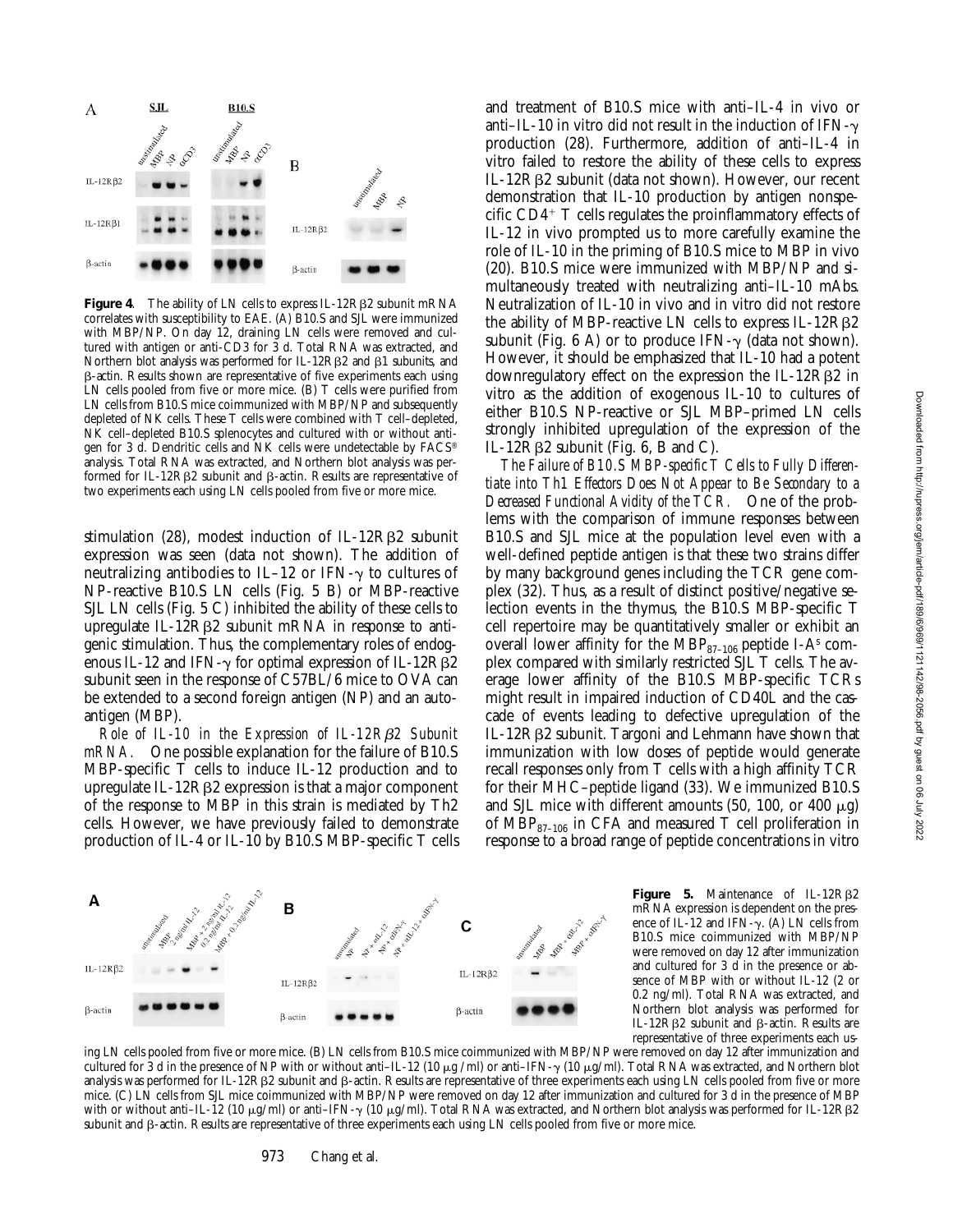

**Figure 6.** Treatment with anti–IL-10 does not reverse the defect in IL-12R<sub>B2</sub> expression by B10.S MBP–reactive T cells. (A) B10.S mice coimmunized with MBP/NP were injected intraperitoneally with 1 mg of either control IgG or anti–IL-10 on days 0, 3, and 6. Draining LN cells were removed on day 12 after immunization and cultured for 3 d with antigen with either control IgG (10  $\mu$ g/ml) or anti-IL-10 (10 mg/ml). Total RNA was extracted, and Northern blot analysis was performed for IL-12R $\beta$ 2 subunit and  $\beta$ -actin. Results are representative of two experiments each using LN cells pooled from two or more mice. Addition of exogenous IL-10 in vitro inhibits the expression of IL-12Rb2 subunit mRNA. (B) LN cells from B10.S mice coimmunized with MBP/NP were removed on day 12 after immunization and cultured for 3 d in the presence of NP with or without IL-10 (10 ng/ml). Total RNA was extracted, and Northern blot analysis was performed for IL-12 $R\beta$ 2 subunit and  $\beta$ -actin. Results are representative of three experiments each using LN cells pooled from

five or more mice. (B) LN cells from SJL mice coimmunized with MBP/ NP were removed on day 12 after immunization and cultured for 3 d in the presence of MBP with or without IL-10 (10 ng/ml). Total RNA was extracted, and Northern blot analysis was performed for IL-12R $\beta$ 2 subunit and  $\beta$ -actin. Results are representative of three experiments each using LN cells pooled from five or more mice.

(Fig. 7). In several experiments of this type, no consistent differences between SJL and B10.S mice were seen in the magnitude of the proliferative responses or the shape of the dose–response curves. Thus, it appears that the expansion of MBP-reactive cells is similar in the two strains and that no obvious difference exists in their functional avidity.

*The Defect in IL-12R*b*2 Subunit Expression by B10.S MBP-specific T Cells Does Not Extend to Other Myelin Autoantigens.* Several studies have suggested that B10.S mice have a global defect in their responses to myelin autoantigens as the incidence and/or severity of EAE in B10.S mice immunized with  $PLP_{139-151}$  or with whole spinal cord homogenate was significantly less than that seen in similarly immunized SJL mice. To examine whether a failure of IL- $12R\beta2$  subunit expression was also seen in response to PLP, we immunized B10.S mice with a combination of MBP and PLP in CFA. PLP- but not MBP-reactive LN cells upregulated IL-12R $\beta$ 2 subunit strongly in response to antigenic stimulation (Fig. 8 A). Furthermore, PLP- but not MBP-reactive LN cells produced large quantities of IFN- $\gamma$  in response to antigenic stimulation in secondary cultures (Fig. 8 B). To further address the question of whether the encephalitogenicity of primed LN cells corre-



**Figure 7.** B10.S mice were immunized with 50  $($ , 100  $($ <sup>o</sup> $)$ , or 400  $\mu$ g ( $\blacklozenge$ ) of MBP<sub>87-106</sub>. SJL mice were immunized with 50  $\Box$ ), 100  $\Box$ ), or 400  $\mu$ g  $\Diamond$ ) of  $MBP_{87-106}$ . On day 10, LN cells from each group were pooled  $(n = 2)$  and stimulated with concentrations of antigen ranging from 100 to 1  $\mu$ g. Wells were pulsed with 1  $\mu$ Ci of [<sup>3</sup>H]thymidine at 72 h and harvested 16 h later. Background proliferation was subtracted. Results shown are representative of three experiments.

lated with their ability to express the IL-12R $\beta$ 2 subunit, we immunized B10.S mice with  ${\rm PLP_{139-151}}$  or  ${\rm MBP_{87-106}}$  in CFA. 10 d later, we stimulated draining LN cells in vitro with PLP or MBP for 4 d, then transferred the cells into naive B10.S recipients. Transfer of PLP-reactive LN cells resulted in a 30% incidence of EAE, whereas transfer of MBP-reactive LN cells failed to induce EAE in any mice (Fig. 8 C). Thus, the capacity of LN cells to transfer EAE was found to correlate with their ability to express  $IL-12R\beta2$ subunit upon activation.

## **Discussion**

Although  $CD4+Th1$  lymphocytes have been implicated as the effector cells in both animal models and human organ-specific autoimmune diseases, the failure to identify a single effector cytokine that is responsible for pathogenicity has suggested that cytokine-targeted therapeutic approaches to autoimmune disease should be directed against the primary cytokine responsible for the differentiation of Th1 cells, IL-12. Because the IL-12RB2 subunit has been identified as the critical molecule involved in maintaining IL-12 responsiveness and in controlling Th1 lineage commitment, we have focused our studies on critically examining the requirements for induction of the IL-12R $\beta$ 2 subunit on  $CD4^+$  T cells responding to autoantigens as well as conventional foreign antigens. We have used cytokine-deficient mice to establish a critical role for IL-12 itself, independent of IFN- $\gamma$ , in the induction of IL-12R $\beta$ 2 expression. Although IFN- $\gamma$  was capable of upregulating IL-12R $\beta$ 2 on T cells derived from IL-12<sup>-/-</sup> mice, the level of expression was always less than that seen on T cells from wild-type and IFN- $\gamma$ <sup>-/-</sup> mice. As IL-12<sup>-/-</sup> mice have been found to have markedly deficient Th1 responses and to be resistant to Th1-mediated autoimmune diseases (34), the significance of this IL-12-independent, IFN- $\gamma$ -dependent pathway of IL-12Rb2 upregulation remains to be determined. More importantly, our studies with neutralizing antibodies in vitro have clearly shown that both IL-12 and IFN- $\gamma$  play critical roles in the upregulation of IL-12R $\beta$ 2 on restimulation of antigen-primed T cells in vitro from wild-type mice.

We have previously defined a critical role for IL-12 in the cytokine cascade needed for activation of encephalitogenic MBP-specific T cells from EAE-resistant B10.S mice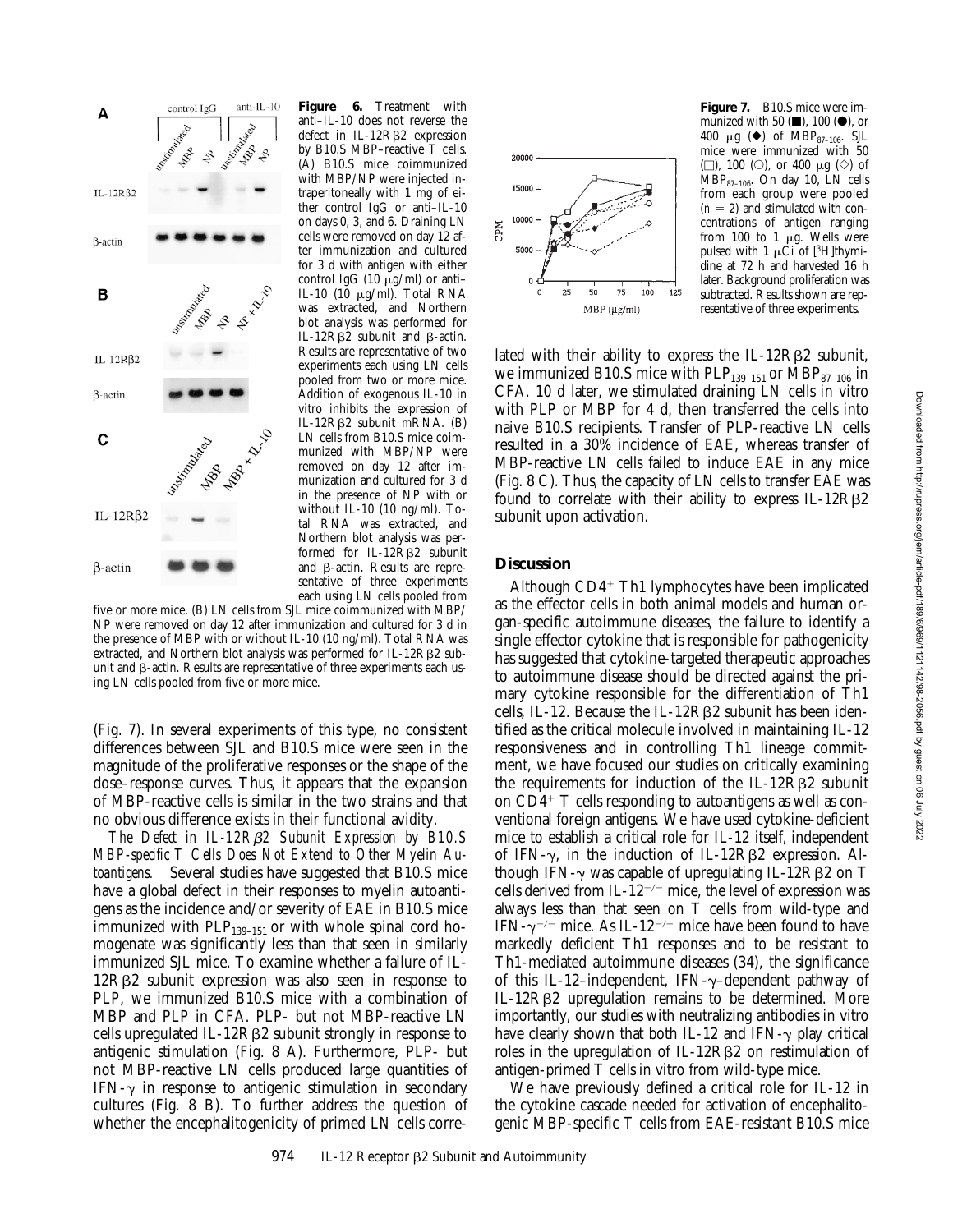

**Figure 8.** The ability of PLP-reactive LN cells to express IL-12R<sub>B2</sub> subunit mRNA correlates with their capacity to transfer EAE. (A) B10.S mice were immunized with a combination of MBP and PLP. On day 12, draining LN cells were removed and cultured with antigen for 3 d. Total RNA was extracted, and Northern blot analysis was performed for IL-12R $\beta$ 2 subunit and  $\beta$ -actin. Results are representative of three experiments each using LN cells pooled from five or more mice. (B) B10.S mice were immunized with either MBP or PLP. On day 12, draining LN cells were removed and cultured with antigen for 4 d. Cells were extensively washed

and restimulated with or without antigen for 48 h, and IFN-y production was assayed by ELISA. Results are representative of two experiments each using LN cells pooled from 10 or more mice. (C) B10.S mice were immunized with MBP/PLP. On day 10, draining LN cells were removed and cultured with antigen for 4 d. The cells were then washed and injected  $(6 \times 10^7 \text{ cells intraperitoneally per mouse})$  into naive recipients. Animals were monitored daily for neurological signs. Results shown are representative of two experiments performed with at least eight mice in each group.

(28). Although we could induce Th1 differentiation with pharmacological concentrations of IL-12, we did not determine whether the failure to normally generate MBP-specific Th1 cells in this strain involved deficient IL-12 production or deficient IL-12R $\beta$ 2 subunit expression. We have now shown that the primary defect in the immune response of the B10.S mouse to MBP is defective expression of CD40L on the MBP-specific T cell population with subsequent failure to generate IL-12 production from APCs. This in turn leads to defective expression of sufficient levels of IL-12R<sub>B</sub>2 needed for Th1 differentiation. The importance of CD40/CD40L interactions in the differentiation of encephalitogenic effectors is supported by the suppression of EAE induction by the administration of blocking CD40L mAbs (35, 36). Our previous studies have ruled out excessive production of IL-4 as the mechanism responsible for defective MBP-specific Th1 differentiation in the B10.S mouse (28). Neutralization of IL-10 in vivo and in vitro also did not restore IL-12R $\beta$ 2 expression by the MBP-specific T cells. However, addition of exogenous IL-10 to the in vitro culture exerted a powerful downregulatory influence on expression of IL-12R $\beta$ 2 subunit by antigen-specific T cells primed in vivo under Th1 conditions. Presumably, IL-10 acted directly on the APCs in the cultures to inhibit IL-12 production and thereby mimicked the effects of the addition of anti–IL-12 (37). However, a direct effect of IL-10 on the responding T cells remains a possibility. In any case, it appears that once IL-12RB2 subunit expression is induced by IL-12 in vivo, IL-10 can act to limit the level of functional IL-12RB2 ultimately expressed. Indeed, this step may be the most important therapeutic effect of IL-10 in the treatment of autoimmune disease.

A

IL-12R $\beta$ 2

β-actin

The antigen-specific defect we have observed in the  $CD40L/IL-12/IL-12R\beta2$  subunit pathway in MBP-specific B10.S T cells should be contrasted with the more global defects of the B10.S strain in the response to myelinderived autoantigens reported by others (38, 39). It is likely that this antigen-specific defect is superimposed over and above a more global defect. First, although the addition of exogenous IL-12 to cultures of B10.S MBP-reactive T cells restored their capacity to transfer EAE, the resultant disease was monophasic and less severe than the relapsing-remit-

ting course manifested by SJL recipients of syngeneic MBP-primed T cells (28). Second, although we have demonstrated that B10.S PLP-reactive T cells can induce disease upon adoptive transfer, it should be noted that disease incidence and severity were much less than those observed in SJL mice. Furthermore, production of IFN- $\gamma$  was only observed during secondary but not primary stimulation in vitro. The differences between our results and those of Encinas et al., who reported complete resistance of B10.S mice to PLP-induced EAE, may be secondary to the different disease induction protocols used (active induction versus passive transfer) or differences in the mouse colonies consequent to genetic drift (38). Thus, B10.S mice appear to have inherited a set of traits that confer a certain degree of protection against autoimmune phenomena in general, distinct from the antigen-specific defect in the IL-12 pathway. This set of traits is presumably mediated by the products of non–H-2 background genes and may also be responsible for the monophasic (as opposed to relapsingremitting) course of EAE exhibited by B10.PL mice as well as for the resistance of C57BL/6 mice to autoimmune orchitis. In this context, it is interesting to note that one of the genetic loci found to be important in susceptibility to EAE (eae7) colocalizes to the same region of chromosome 11 as Orch3, a susceptibility locus in autoimmune orchitis (39). Hence, in the case of the B10.S response to MBP, we believe that absolute resistance arises as a result of the antigen-specific defect superimposed on a more global pattern of resistance to the manifestations of autoimmune disease.

What then is the mechanism responsible for the generation of this antigen-specific defect in the capacity of a population of autoreactive T cells to differentiate into pathogenic Th1 effector cells? The simplest explanation is that it is secondary to the size of the T cell repertoire specific for MBP. We believe that this is unlikely as the magnitude of the proliferative responses and of IL-2/IL-3 production by B10.S mice to MBP does not differ significantly from that of SJL mice (28). However, this question will only be able to be addressed quantitatively when specific peptide-MHC binding T cells are measured in this model. It is also possible that the affinity of the interaction of the anti-MBP TCRs from B10.S mice with the MBP peptide–I-As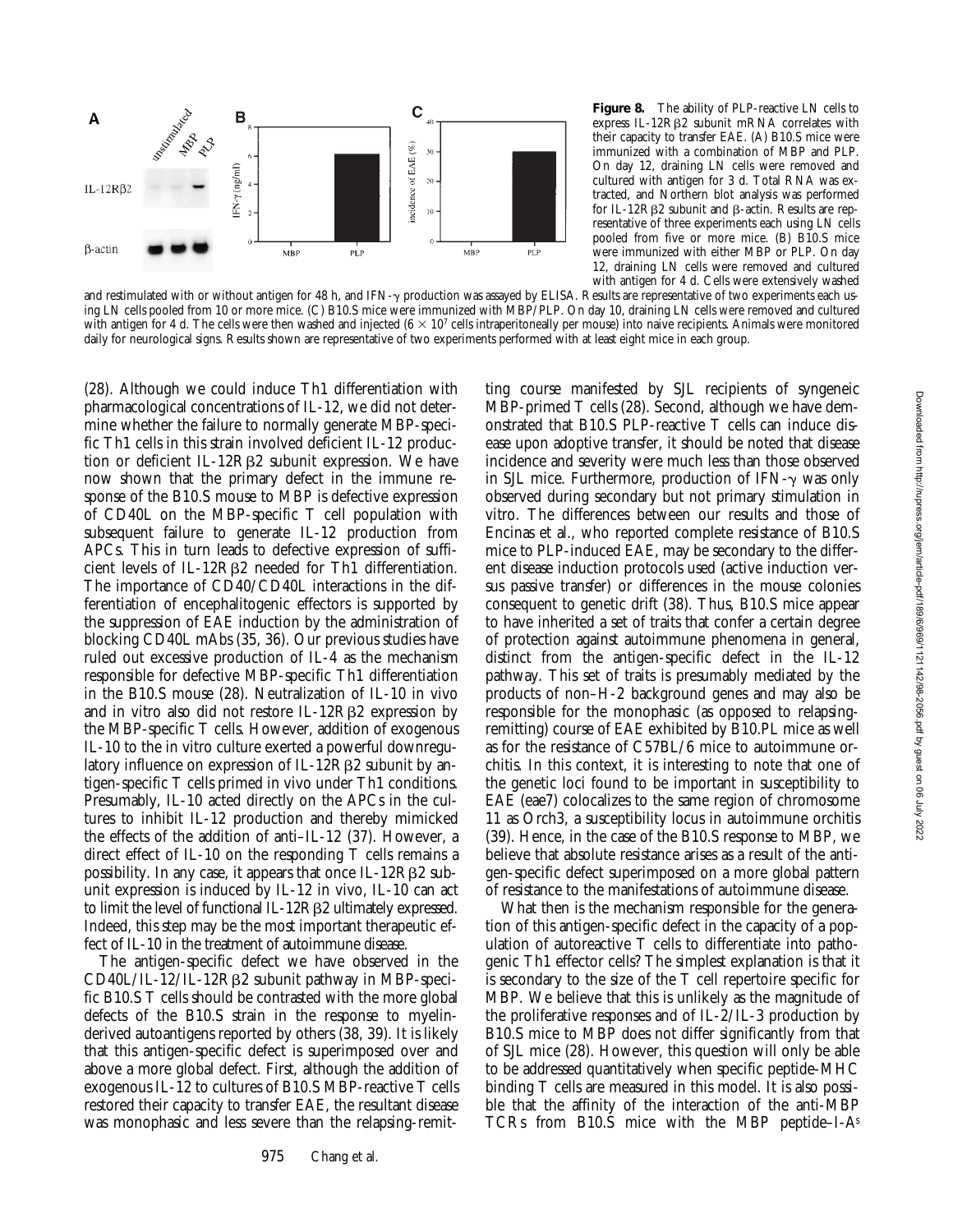complex is too low to generate a sufficient signal to trigger high enough levels of CD40L expression to trigger the IL-12 production cascade. However, we detected no differences between the proliferative capacities of B10.S and SJL  $MBP_{87-106}$  reactive populations after immunization with limited doses of peptide, suggesting that there are no major differences in TCR avidity. It is also unlikely that the failure of the B10.S T cells to differentiate is secondary to the delivery of a suboptimal costimulatory signal which potentially could influence CD40L expression, as the addition of anti-CD28 to B10.S cells in vitro failed to generate antigenspecific IFN- $\gamma$  production (our unpublished observations).

We propose that the defect in the B10.S MBP-specific population is generated during the process of negative selection during thymic differentiation. Two recent studies in *shiverer* mice, which have a mutation in the MBP gene, have suggested that those autoantigen-specific T cells that normally escape negative selection in the thymus to enter the peripheral T cell pool do so because of their low affinity for the autoantigen (33, 40). Yet,  $MBP_{87-106}$ -specific T cells from B10.S mice appear to have emerged from the negative selection process with an additional defect—a blunted capacity to become pathogenic effectors even when primed under conditions that readily generate such effectors in susceptible strains of mice such as the SJL or B10.PL. We have previously postulated that one mechanism by which autoreactive T cells may escape deletion in the thymus is secondary to complete downregulation of their TCR signaling properties with a major defect in their capacity to produce IL-2 (41). Such cells, which are characterized by expression of the CD25 antigen, appear to function as suppressor cells that prevent organ-specific autoimmunity after thymectomy early in life. The B10.S MBP–specific cells appear to be the products of a different fail-safe mechanism imposed on the autoreactive T cell repertoire during negative selection—the inability to upregulate the CD40L antigen and the subsequent IL-12 cascade. Thus, negative selection of autoreactive TCRs may be a more complex process than simple killing of high affinity cells and allowing low affinity cells to pass through. Intrathymically, some autoreactive T cells may recognize their target autoantigen in a qualitatively different way similar to the manner in which mature T cells recognize altered peptide ligands. However, at this stage of their development, this altered recognition of self may result in a variety of permanent defects in the TCR signal transduction cascade ranging from anergy to the partial defect we have described in the MBP-reactive population of the B10.S mouse. This model does not exclude the possibility that the expression of autoantigens, such as MBP, in the periphery may also be required for the maintenance of the nonpathogenic state of the autoreactive T cells. We suspect that other interesting phenotypes involving the inability of autoreactive cells to fully differentiate will be uncovered in the future.

What are the implications of these results for the pathogenesis of organ-specific autoimmune disease in experimental animals and in man? B10.S MBP-reactive T cells defy simple categorization into the Th1/Th2 paradigm. They differ from Th1 cells by failing to upregulate IL-12R $\beta$ 2 to an appreciable degree upon activation. However, they also differ from Th2 cells by retaining the capacity to express IL-12Rb2 when triggered under conducive environmental conditions. B10.S MBP-reactive cells fall within a distinct subset of Th cells, which we refer to as  $T_{pre-A}$  cells, signifying a latent ability to develop into autoimmune effectors. We have found that IL-12–inducing microbial components or high doses of recombinant IL-12 can serve as triggers for the conversion of  $T_{pre-A}$  cells (27, 28). This may explain, in part, why infectious diseases are so effective in precipitating the onset and exacerbation of autoimmune diseases, including multiple sclerosis (MS).  $\rm T_{pre\text{-}A}$  cells may comprise a significant number of autoreactive T cells in the periphery of healthy individuals. Hence, defining those conditions that favor as well as suppress their conversion into mature autoimmune effectors could have important clinical implications regarding the prevention of autoimmune disease and its recurrences. Similar numbers of myelin protein–reactive T cells have been detected in the peripheral blood of MS patients and healthy HLA-matched controls (42–46). The antigen-specific inducibility of the IL-12R $\beta$ 2 subunit and/or CD40L may potentially serve as more reliable distinguishing characteristics of pathogenic myelin protein–reactive T cells from MS patients. If a recurrent pattern is established, IL-12Rβ2 subunit or CD40L expression may eventually serve as a marker to detect subclinical disease and measure active disease in MS. Furthermore, the development of immunotherapies that target subsets of T cells expressing high levels of the IL-12R $\beta$ 2 subunit may be warranted.

*Received for publication 20 November 1998 and in revised form 25 January 1999.*

### **References**

1. Xu, H., L.V. Rizzo, P.B. Silver, and R.R. Caspi. 1997. Uveitogenicity is associated with a Th1-like lymphokine profile: cytokine-dependent modulation of early and committed effector T cells in experimental autoimmune uveitis. *Cell. Immunol*. 178:69–78.

2. Germann, T., J. Szeliga, H. Hess, S. Storkel, F.J. Podlaski,

J.T. Chang is a Research Scholar of the Howard Hughes Medical Institute.

Address correspondence to Ethan M. Shevach, LI, NIAID, NIH, Bldg. 10, Rm. 11N311, 10 Center Dr.– MSC 1892, Bethesda, MD 20892-1892. Phone: 301-496-6449; Fax: 301-496-0222; E-mail: ems1@box-e. nih.gov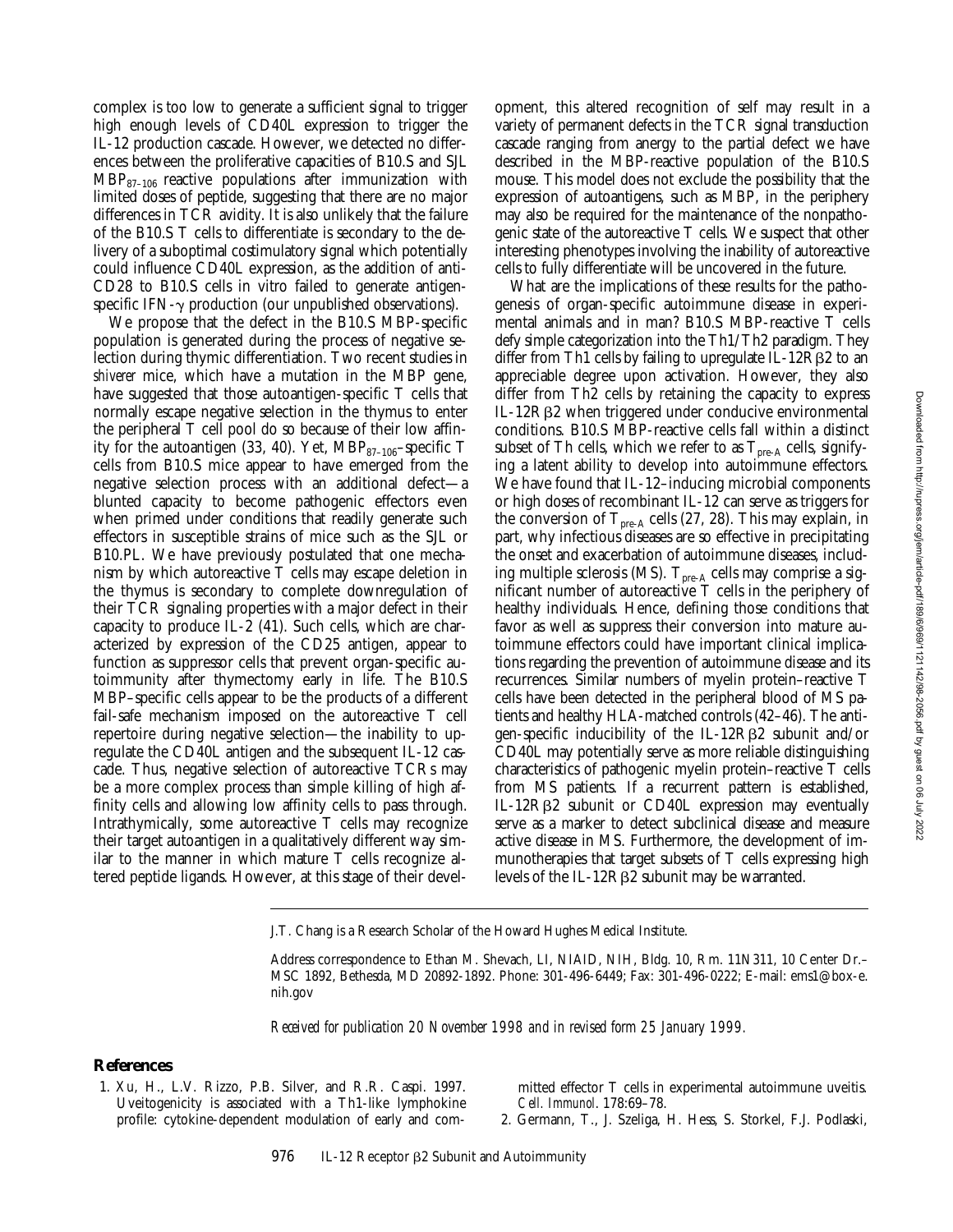M.K. Gately, E. Schmitt, and E. Rude. 1995. Administration of interleukin 12 in combination with type II collagen induces severe arthritis in DBA/1 mice. *Proc. Natl. Acad. Sci. USA*. 92:4823–4827.

- 3. Liblau, R.S., S.M. Singer, and H.O. McDevitt. 1995. Th1 and Th2  $CD4+T$  cells in the pathogenesis of organ-specific autoimmune diseases. *Immunol. Today.* 16:34–38.
- 4. Romball, C.G., and W.O. Weigle. 1987. Transfer of experimental autoimmune thyroiditis with T cell clones. *J. Immunol*. 138:1092–1098.
- 5. Sakaguchi, S., K. Fukuma, K. Kuribayashi, and T. Masuda. 1985. Organ-specific autoimmune diseases induced in mice by elimination of T cell subset. I. Evidence for the active participation of T cells in natural self-tolerance; deficit of a T cell subset as a possible cause of autoimmune disease. *J. Exp. Med*. 161:72–87.
- 6. Sher, A., and R.L. Coffman. 1992. Regulation of immunity to parasites by T cells and T cell-derived cytokines. *Annu. Rev. Immunol*. 10:385–409.
- 7. Zamvil, S.S., and L. Steinman. 1990. The T lymphocyte in experimental allergic encephalomyelitis. *Annu. Rev. Immunol*. 8:579–621.
- 8. Bergman, B., and K. Haskins. 1994. Islet-specific T-cell clones from the NOD mouse respond to beta-granule antigen. *Diabetes.* 43:197–203.
- 9. de Carli, M., M.M. D'Elios, S. Mariotti, C. Marcocci, A. Pinchera, M. Ricci, S. Romagnani, and G. del Prete. 1993. Cytolytic T cells with Th1-like cytokine profile predominate in retroorbital lymphocytic infiltrates of Graves' ophthalmopathy. *J. Clin. Endocrinol. Metab*. 77:1120–1124.
- 10. Navikas, V., and H. Link. 1996. Review: cytokines and the pathogenesis of multiple sclerosis. *J. Neurosci. Res*. 45:322–333.
- 11. Simon, A.K., E. Seipelt, and J. Sieper. 1994. Divergent T-cell cytokine patterns in inflammatory arthritis. *Proc. Natl. Acad. Sci. USA*. 91:8562–8566.
- 12. Tisch, R., and H. McDevitt. 1996. Insulin-dependent diabetes mellitus. *Cell.* 85:291–297.
- 13. Frei, K., H.P. Eugster, M. Bopst, C.S. Constantinescu, E. Lavi, and A. Fontana. 1997. Tumor necrosis factor alpha and lymphotoxin alpha are not required for induction of acute experimental autoimmune encephalomyelitis. *J. Exp. Med*. 185:2177–2182.
- 14. Ferber, I.A., S. Brocke, C. Taylor-Edwards, W. Ridgway, C. Dinisco, L. Steinman, D. Dalton, and C.G. Fathman. 1996. Mice with a disrupted IFN-gamma gene are susceptible to the induction of experimental autoimmune encephalomyelitis (EAE). *J. Immunol*. 156:5–7.
- 15. Krakowski, M., and T. Owens. 1996. Interferon-gamma confers resistance to experimental allergic encephalomyelitis. *Eur. J. Immunol*. 26:1641–1646.
- 16. Willenborg, D.O., S. Fordham, C.C. Bernard, W.B. Cowden, and I.A. Ramshaw. 1996. IFN-gamma plays a critical down-regulatory role in the induction and effector phase of myelin oligodendrocyte glycoprotein-induced autoimmune encephalomyelitis. *J. Immunol*. 157:3223–3227.
- 17. Constantinescu, C.S., M. Wysocka, B. Hilliard, E.S. Ventura, E. Lavi, G. Trinchieri, and A. Rostami. 1998. Antibodies against IL-12 prevent superantigen-induced and spontaneous relapses of experimental autoimmune encephalomyelitis. *J. Immunol*. 161:5097–5104.
- 18. McIntyre, K.W., D.J. Shuster, K.M. Gillooly, R.R. Warrier, S.E. Connaughton, L.B. Hall, L.H. Arp, M.K. Gately, and J. Magram. 1996. Reduced incidence and severity of collagen-

induced arthritis in interleukin-12-deficient mice. *Eur. J. Immunol*. 26:2933–2938.

- 19. Matthys, P., K. Vermeire, T. Mitera, H. Heremans, S. Huang, and A. Billiau. 1998. Anti-IL-12 antibody prevents the development and progression of collagen-induced arthritis in IFN-gamma receptor-deficient mice. *Eur. J. Immunol*. 28:2143–2151.
- 20. Segal, B.M., B.K. Dwyer, and E.M. Shevach. 1998. An interleukin (IL)-10/IL-12 immunoregulatory circuit controls susceptibility to autoimmune disease. *J. Exp. Med*. 187:537–546.
- 21. Leonard, J.P., K.E. Waldburger, and S.J. Goldman. 1995. Prevention of experimental autoimmune encephalomyelitis by antibodies against interleukin 12. *J. Exp. Med*. 181:381–386.
- 22. Neurath, M.F., I. Fuss, B.L. Kelsall, E. Stuber, and W. Strober. 1995. Antibodies to interleukin 12 abrogate established experimental colitis in mice. *J. Exp. Med*. 182:1281–1290.
- 23. Davidson, N.J., S.A. Hudak, R.E. Lesley, S. Menon, M.W. Leach, and D.M. Rennick. 1998. IL-12, but not IFN-gamma, plays a major role in sustaining the chronic phase of colitis in IL-10-deficient mice. *J. Immunol*. 161:3143–3149.
- 24. Szabo, S.J., N.G. Jacobson, A.S. Dighe, U. Gubler, and K.M. Murphy. 1995. Developmental commitment to the Th2 lineage by extinction of IL-12 signaling. *Immunity.* 2:665-675.
- 25. Szabo, S.J., A.S. Dighe, U. Gubler, and K.M. Murphy. 1997. Regulation of the interleukin (IL)-12R $\beta$ 2 subunit expression in developing T helper 1 (Th1) and Th2 cells. *J. Exp. Med*. 185:817–824.
- 26. Gately, M.K., L.M. Renzetti, J. Magram, A.S. Stern, L. Adorini, U. Gubler, and D.H. Presky. 1998. The interleukin-12/interleukin-12-receptor system: role in normal and pathologic immune responses. *Ann. Rev. Immunol*. 16:495–521.
- 27. Segal, B.M., D.M. Klinman, and E.M. Shevach. 1997. Microbial products induce autoimmune disease by an IL-12 dependent pathway. *J. Immunol*. 158:5087–5090.
- 28. Segal, B.M., and E.M. Shevach. 1996. IL-12 unmasks latent autoimmune disease in resistant mice. *J. Exp. Med*. 184: 771–775.
- 29. Wakatsuki, Y., M.F. Neurath, E.E. Max, and W. Strober. 1994. The B cell-specific transcription factor BSAP regulates B cell proliferation. *J. Exp. Med*. 179:1099–1108.
- 30. Wenner, C.A., M.L. Guler, S.E. Macatonia, A. O'Garra, and K.M. Murphy. 1996. Roles of IFN-gamma and IFN-alpha in IL-12-induced T helper cell-1 development. *J. Immunol*. 156:1442–1447.
- 31. Grohmann, U., M.L. Belladonna, R. Bianchi, C. Orabona, E. Ayroldi, M.C. Fioretti, and P. Puccetti. 1998. IL-12 acts directly on DC to promote nuclear localization of NF–kappaB and primes DC for IL-12 production. *Immunity.* 9:315–323.
- 32. Kappler, J.W., E. Kushnir, and P. Marrack. 1989. Analysis of V $\beta$ 17a expression in new mouse strains bearing the V $\beta$ a haplotype. *J. Exp. Med*. 169:1533–1541.
- 33. Targoni, O.S., and P.V. Lehmann. 1998. Endogenous myelin basic protein inactivates the high avidity T cell repertoire. *J. Exp. Med*. 187:2055–2063.
- 34. Magram, J., S.E. Connaughton, R.R. Warrier, D.M. Carvajal, C.Y. Wu, J. Ferrante, C. Stewart, U. Sarmiento, D.A. Faherty, and M.K. Gately. 1996. IL-12-deficient mice are defective in IFN gamma production and type 1 cytokine responses. *Immunity.* 4:471–481.
- 35. Gerritse, K., J.D. Laman, R.J. Noelle, A. Aruffo, J.A. Ledbetter, W.J. Boersma, and E. Claassen. 1996. CD40-CD40 ligand interactions in experimental allergic encephalomyelitis and multiple sclerosis. *Proc. Natl. Acad. Sci. USA*. 93:2499–2504.